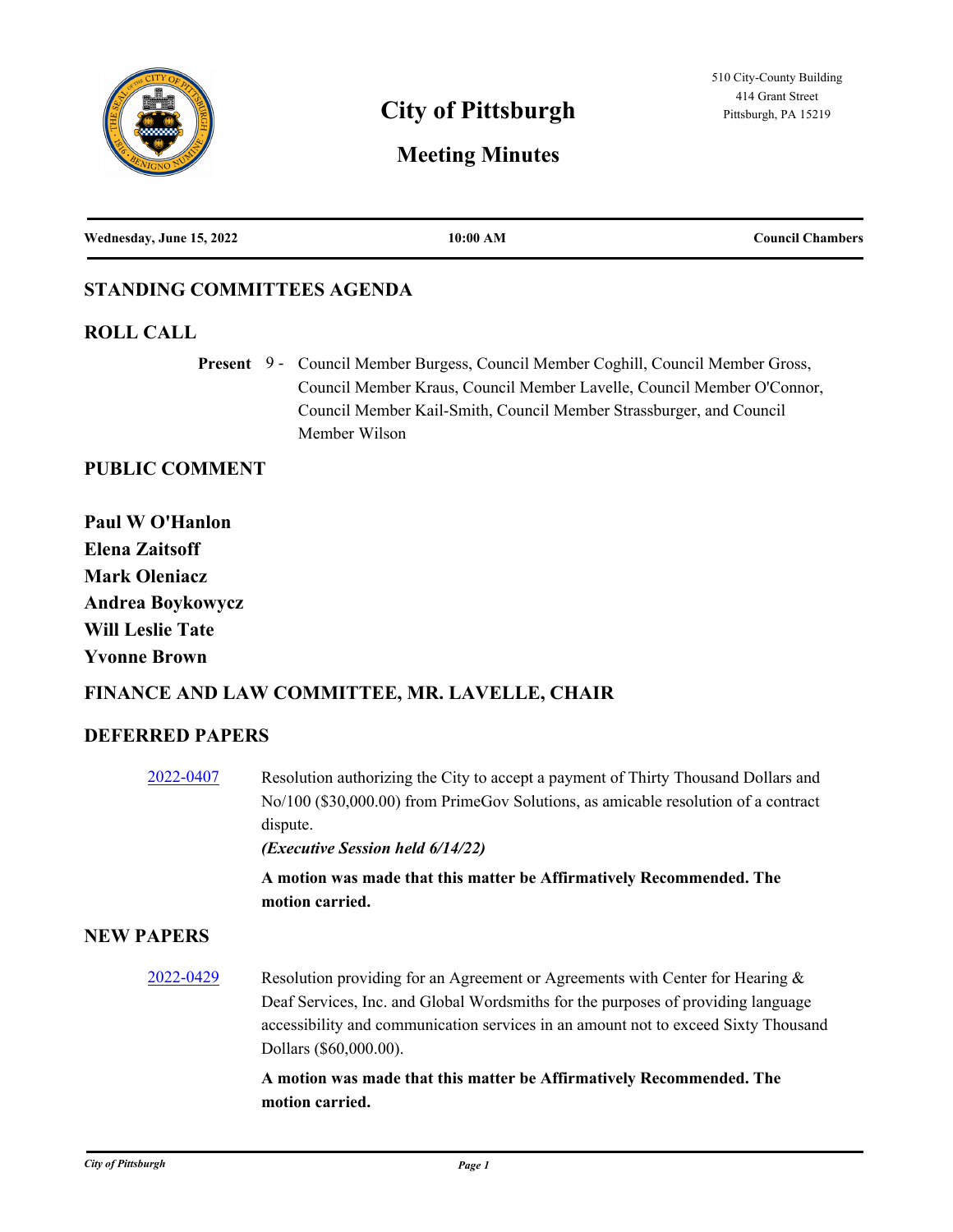[2022-0430](http://pittsburgh.legistar.com/gateway.aspx?m=l&id=/matter.aspx?key=27813) Resolution authorizing the Mayor and the Director of the Office of Management and Budget to pay membership dues to University of Pittsburgh's CONNECT program for three years at a cost not to exceed Fifteen Thousand Dollars (\$15,000.00) annually.

#### **A motion was made that this matter be Affirmatively Recommended. The motion carried.**

[2022-0432](http://pittsburgh.legistar.com/gateway.aspx?m=l&id=/matter.aspx?key=27815) Resolution authorizing, pursuant to Chapter 166 of the City Code ("Donation of City Personal Property"), the Mayor and the Director of the Department of Innovation & Performance, to donate personal property valued at ninety-two thousand six hundred thirty-nine dollars (\$92,639) to Computer Reach.

#### **A motion was made that this matter be Affirmatively Recommended. The motion carried.**

[2022-0437](http://pittsburgh.legistar.com/gateway.aspx?m=l&id=/matter.aspx?key=27820) Resolution adopting the Reapportionment Plan for the City Council Districts in the City of Pittsburgh, as set forth in the final report of the Reapportionment Advisory Committee.

> *(Public Hearing scheduled for 6/28/22)* **SPONSOR /S:** COUNCIL MEMBER LAVELLE

### **A motion was made that this matter be Held for Cablecast Public Hearing. The motion carried.**

[2022-0442](http://pittsburgh.legistar.com/gateway.aspx?m=l&id=/matter.aspx?key=27836) Resolution requesting and authorizing the Mayor, the Director of the Department of Management and Budget (OMB) and the Directors of the Departments of Finance and Public Works to explore entering into an agreement or agreements with the Center for Employment Opportunities to establish an a program providing employment opportunities for individuals recently returned home from incarceration. **SPONSOR /S:** COUNCIL MEMBER BURGESS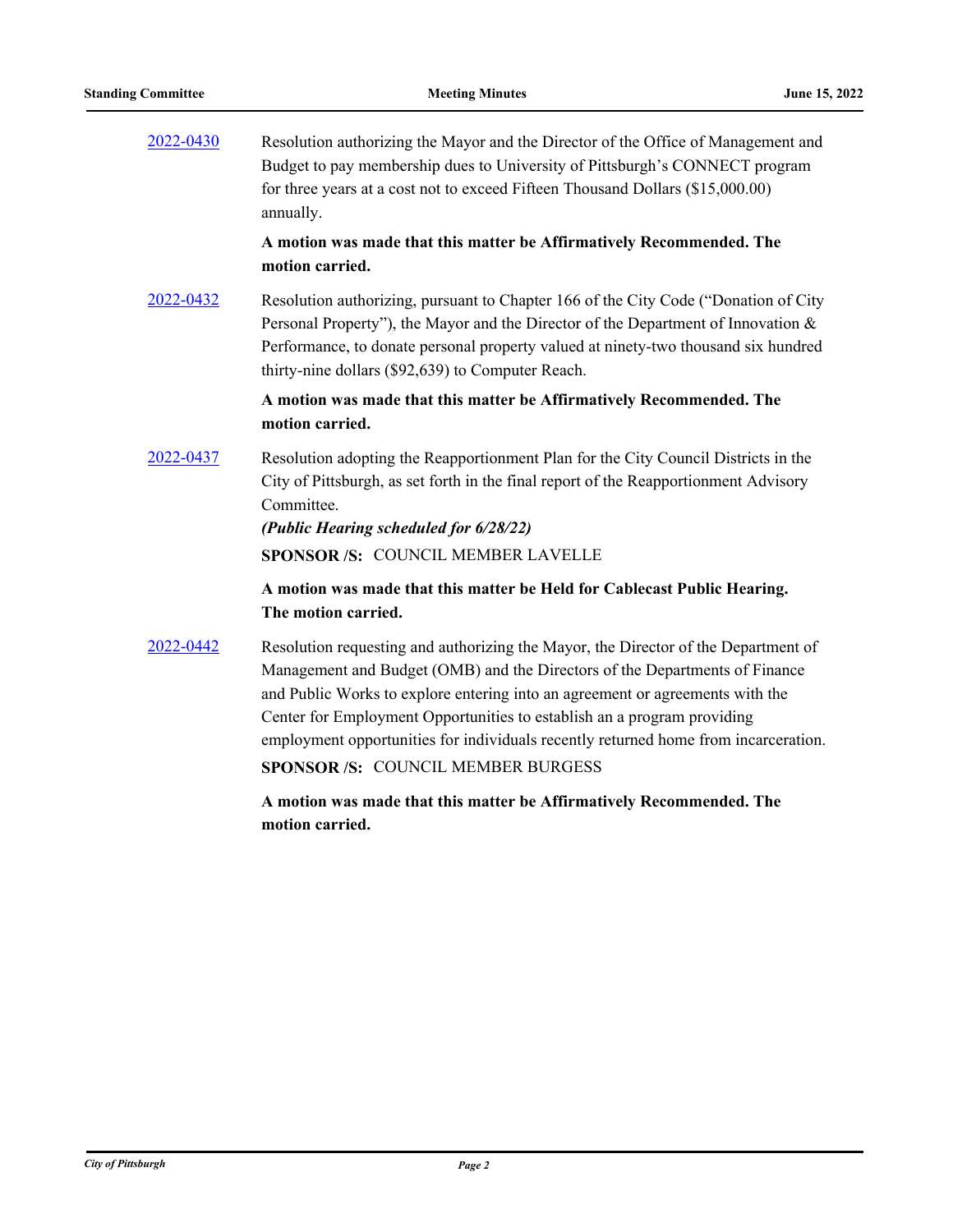#### **INVOICES**

### **INVOICES FOR COUNCIL APPROVAL**

**The following departmental invoices not covered under a contract with the City shall be paid by the City Controller after the invoices have been approved by City Council at the June 15th Standing Committees meeting. A completed standard form detailing the expenditures is attached to all of the below listed invoices. No payments will be made to any of the below listed vendors prior the approval of City Council.**

#### **CITY COUNCIL**

**CivicPlus – electronic update pages 1,804.00**

#### **PUBLIC WORKS**

**RIG Consulting, Inc. – Topography survey for Anderson Playground 3,900.00**

**Eric Ryan Corp. – Utility auditing and data input 3,637.00**

**City Lighting Products – Electrical materials for maintenance 948.00**

**Kelley, Michael – Reimb/ISA membership 390.00**

**Cannon, Gary – CDL reimbursement 96.50**

**Amcom Office Systems – Equipment rental 542.64**

**Parking Lot Painting Co. – Pavement markings & Flaggers 1,388.25**

**Traffic Control Products Inc. – Poalra 3 wire audible push buttons 3,975.00**

#### **PUBLIC SAFETY**

**Indian Springs Manufacturing Co., Inc. – Operational supplies 448.50**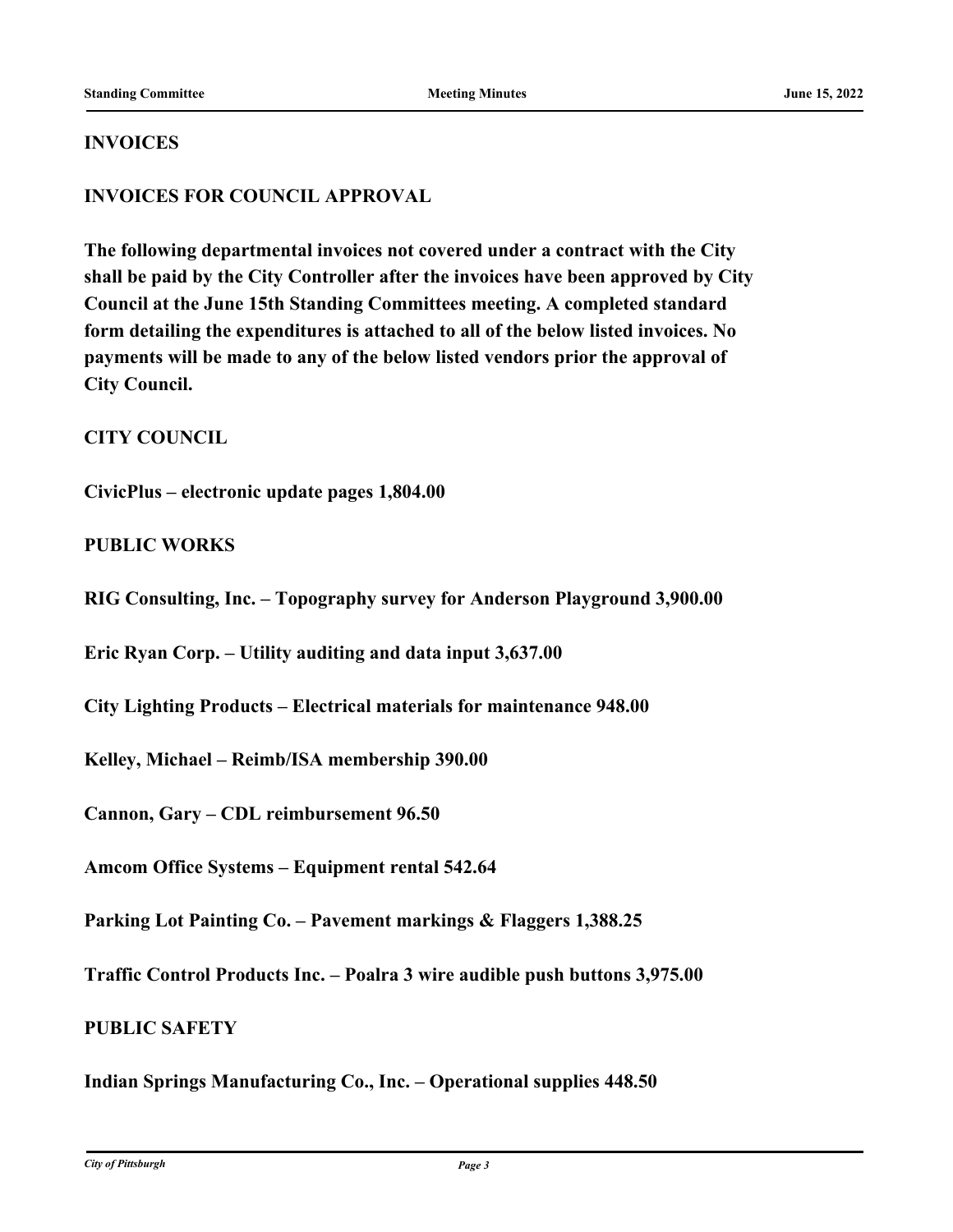#### **INNOVATION & PERFORMANCE**

**Index Trading – Office desk phones 1,625.00**

**W.B. Mason Co., Inc. – 5-gallon water jugs 29.40**

**HUMAN RESOURCES**

**Scranton Co. – Software renewal 365.00**

**Comcast – Advertisements (Promos) 4,542.00**

**PARKS & RECREATIONS**

**Camillo, Joseph – Tennis Clinic Instruction at Mellon Tennis Bubble 825.00 Haffner, Mark - Tennis Clinic Instruction at Mellon Tennis Bubble 297.00 Hassan, Shan - Tennis Clinic Instruction at Mellon Tennis Bubble 387.00 Drake, Jermon, - Tennis Clinic Instruction at Mellon Tennis Bubble 288.00 LaCaria, Aldene - Tennis Clinic Instruction at Mellon Tennis Bubble 687.50 Parks, Richard - Tennis Clinic Instruction at Mellon Tennis Bubble 1,001.00 Paull, Mark - Tennis Clinic Instruction at Mellon Tennis Bubble 616.00 Stanislawczyk, Patrick - Tennis Clinic Instruction at Mellon Tennis Bubble 132.00 Sloan, Alphonso – 2022 ARTWorks 400.00**

**Decker, Jonathan – 2022 ARTWorks 350.00**

**Henning, Tricia – 2022 ARTWorks 350.00**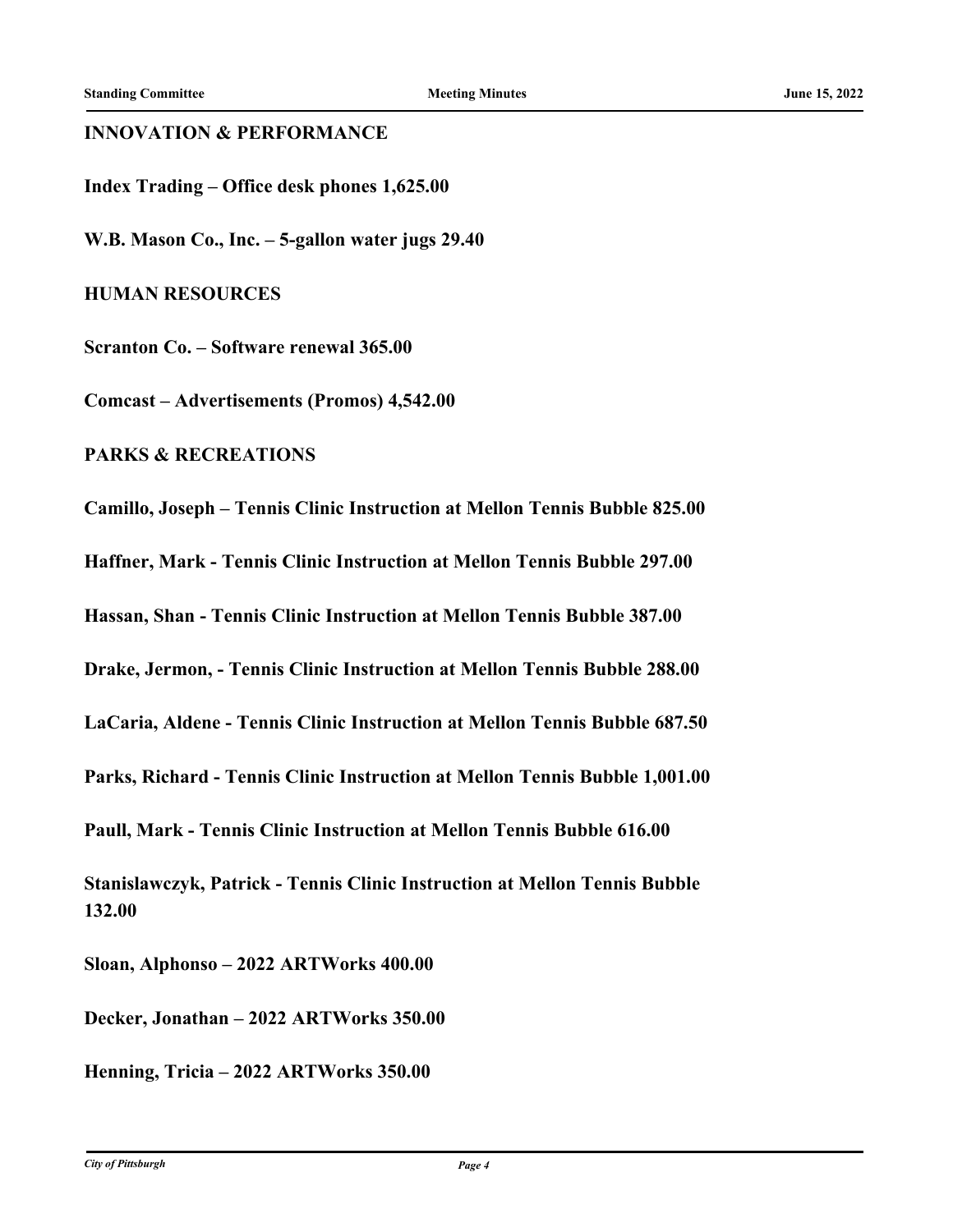#### **Jennings, Christine – 2022 ARTWorks 350.00**

- **Pasquale, Angela 2022 ARTWorks 250.00**
- **Schubert, Scott 2022 ARTWorks 250.00**
- **Sharpe, Patrick 2022 ARTWorks 250.00**
- **Butts, Harvey 2022 ARTWorks 150.00**
- **Bagshaw, Timothy 2022 ARTWorks 150.00**
- **Culbertson, Melissa 2022 ARTWorks 150.00**
- **Hunter, Lily 2022 ARTWorks 150.00**
- **Grzelka, Teagan 2022 ARTWorks 150.00**
- **Stanley, Isabel 2022 ARTWorks 100.00**
- **McCombs, Everly Jean 2022 ARTWorks 100.00**
- **Robinson, Amiya 2022 ARTWorks 50.00**
- **Andromalos, Cora 2022 ARTWorks 50.00**
- **South Side Bears Football jerseys 4,999.00**
- **Garfield Youth Sports Football jerseys 4,999.00**
- **Bhutanese Community Assoc. Jerseys and equipment 3,487.28**
- **Royalty Fit LLC Farm to Table Workshop at Homewood HALC 1,334.00**
- **CONTROLLER**

## **Pittsburgh Mailing Systems, Inc. – Laser check stock 1,266.00**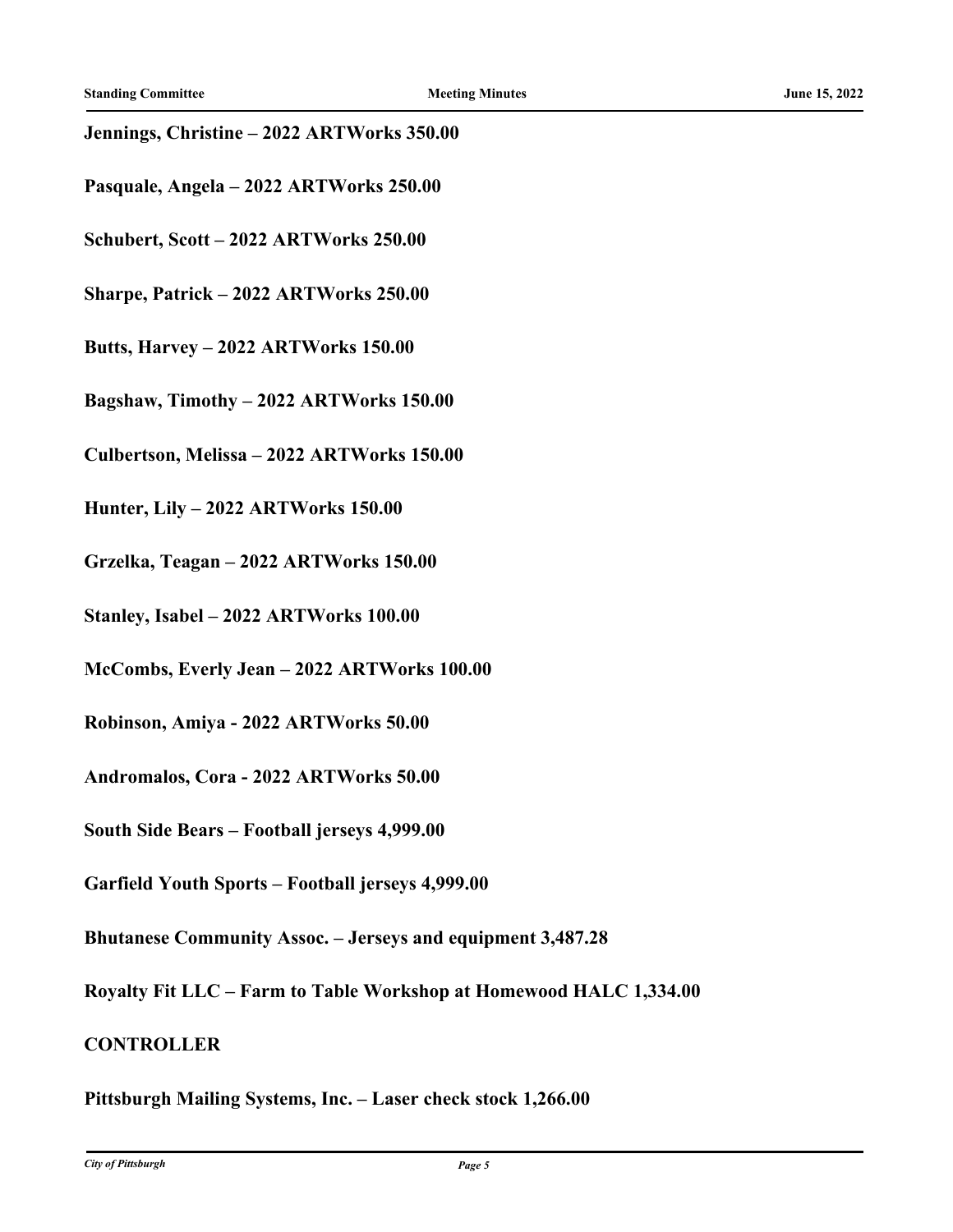**Gov. Finance Officers Assoc. – Review fee CAFR 2021 1,150.00**

**OMI**

**Pennsylvania State Police – Criminal checks for police candidates 176.00**

**LAW**

**Dept. of Court Records – Filings, copying at Prothonotary's Office 175.00**

**Dentons Cohen & Grigsby, P.C. – Legal services 1,306.00**

**Thompson Reuters, West – Legal publication 806.30**

**Pietragallo Gordon Alfano Bosick & Raspanti, LLP – Legal services 275.00**

**Office of Court Reporters – Transcript of Criminal Proceedings 42.00**

**Magna Legal Services – Certified copies of transcripts 1,001.30**

**Allegheny County Bar – Live Webinar CLE 35.00**

#### **POLICE**

**Approved Toilet Rentals, Inc. – Toilet repairs 140.10**

#### **OMB**

**Global Wordsmiths – Translation services 25.00**

#### **FIRE**

**ODP Business Solutions LLC – Water cooler 59.00**

**Boundtree Medical – Medical supplies 643.50**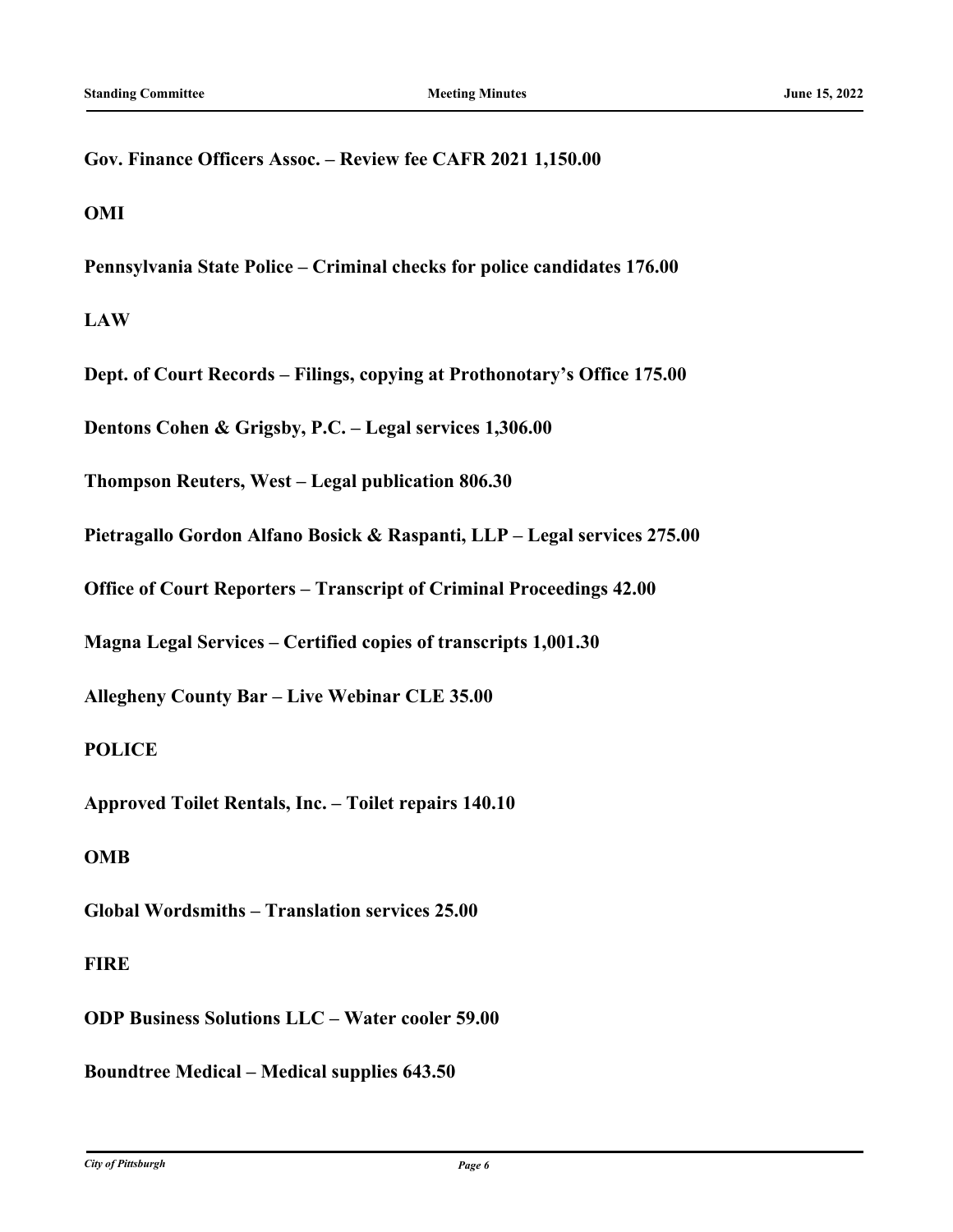#### **Penn Care Inc. – Medical supplies 550.80**

### **OFFICE OF COMMUNITY HEALTH & SAFETY**

**Penn Care Inc. – Syringe Service Program 1,855.00**

**Penn Care Inc. – Syringe Service Program 3,375.00**

#### **HUMAN RELATIONS**

**Global Wordsmiths – Translation for outreach purposes 585.48**

#### **DOMI**

**C. H. &D. Enterprises Inc. – Washington Blvd. Trail closeout costs 783.23**

**C. H. &D. Enterprises Inc. – Washington Blvd. Trail closeout costs 195.80 A motion was made that this matter be Approved. The motion carried.**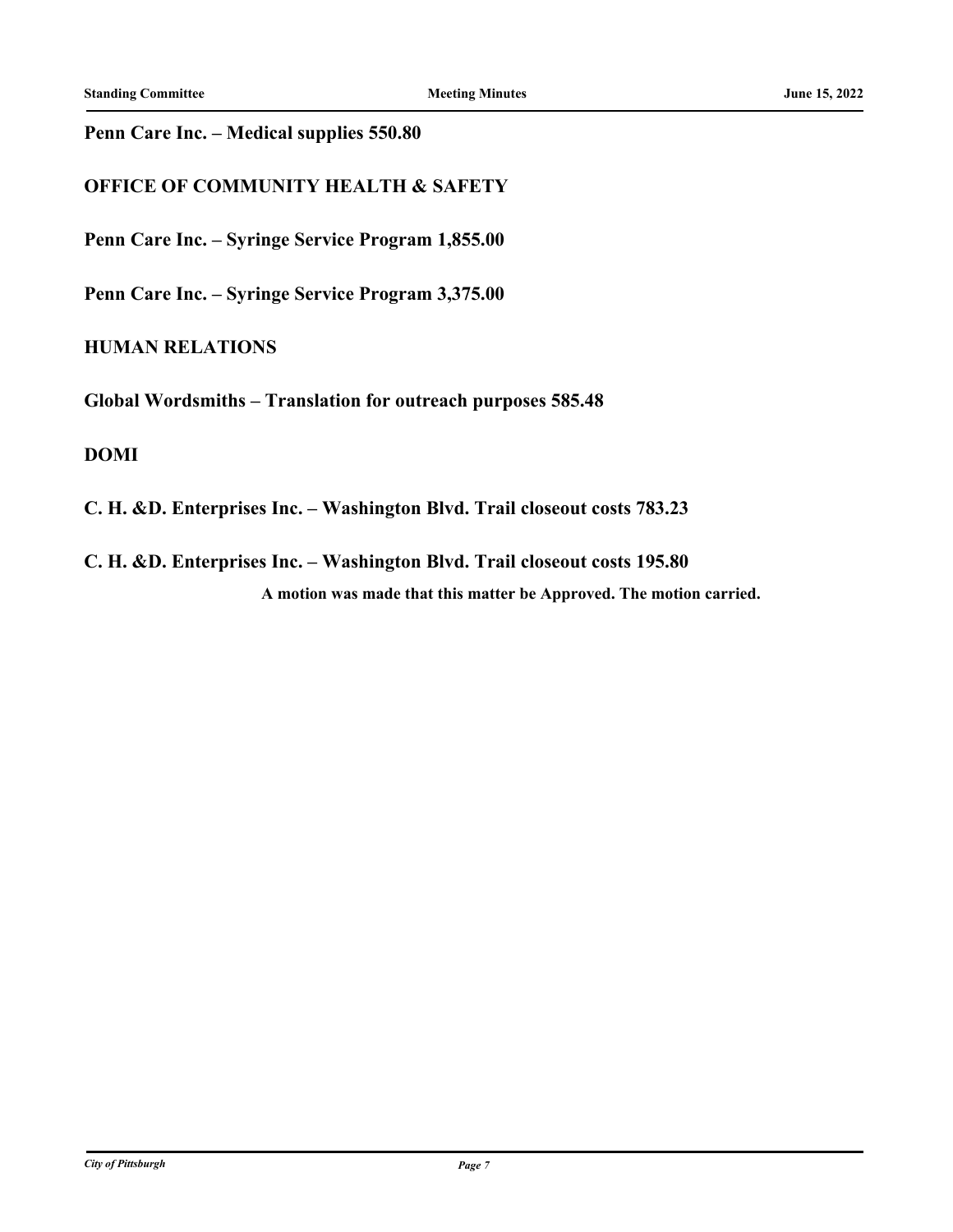#### **INTRA DEPARTMENTAL TRANSFERS**

**To: The Honorable President and Members of Council**

**From: Office of Management and Budget**

**Date: 6/10/2022**

**Re: Intradepartmental transfer**

**Dear President and Members of Council:**

**Per Resolution 816 of 2021, which authorizes City Council to approve intradepartmental transfers throughout the 2022 Fiscal Year, the Office of Management and Budget would like to make the following transfer(s):**

**Department of Public Safety- Bureau of Police**

**Amount from:**

**\$75,000.00 from 230000.56151 Operational Supplies**

**Amount to:**

**\$75,000.00 to 230000.53901 Professional Services**

**The transfer is necessary to cover the cost of a consulting project manager through OST Inc. This PM will be responsible for overseeing multiple police software projects necessary to transfer them off of the B-Three contract by the end of 2022.**

**\_\_\_\_\_\_\_\_\_\_\_\_\_\_\_\_\_\_\_\_\_\_\_\_\_\_\_\_\_\_\_\_\_\_\_\_\_\_\_\_\_\_\_\_\_\_\_\_\_\_\_\_\_\_\_\_\_\_\_\_\_\_\_\_\_\_**

**Office of the Mayor**

**\_\_\_\_\_\_\_\_\_\_\_\_\_\_\_\_\_\_**

#### **Amount from:**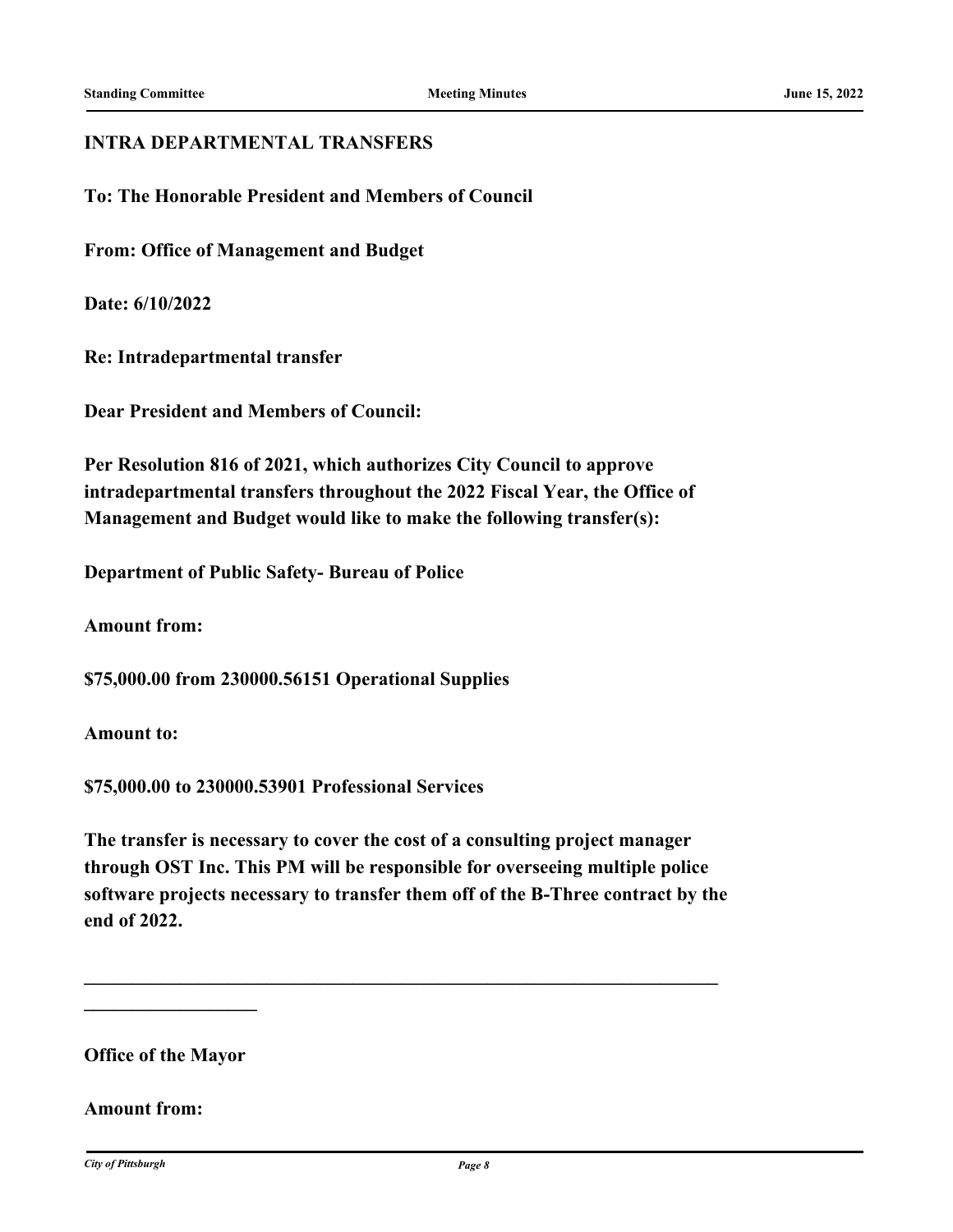#### **\$194.38 from 102000.56101 Office Supplies**

#### **Amount to:**

**\$194.38 to 102000.57501 Property, Machinery & Equipment**

**The transfer is necessary to cover the cost of audiovisual equipment needed by the Administration for various public events.**

**A motion was made that this matter be Approved. The motion carried.**

#### **P-CARD APPROVALS**

**A motion was made that this matter be Approved. The motion carried.**

[Item 24-2022](http://pittsburgh.legistar.com/gateway.aspx?m=l&id=/matter.aspx?key=27861) P-Cards

#### **PUBLIC SAFETY SERVICES COMMITTEE, MR. O'CONNOR, CHAIR**

#### **SUPPLEMENTAL - NEW PAPERS**

[2022-0453](http://pittsburgh.legistar.com/gateway.aspx?m=l&id=/matter.aspx?key=27848) Resolution amending Resolution No. 358 of 2021, which authorized the Mayor and the Director of the Department of Public Safety to enter into an Amended Agreement or Agreements with Pittsburgh Public Safety Supply, Inc. for the provision of uniforms, duty equipment and related tailoring and embroidering services for the Department of Public Safety, by extending the term for one additional year.

#### **A motion was made that this matter be Affirmatively Recommended. The motion carried.**

[2022-0454](http://pittsburgh.legistar.com/gateway.aspx?m=l&id=/matter.aspx?key=27849) Resolution authorizing the Mayor and the Director of the Department of Public Safety, on behalf of the City of Pittsburgh, to enter into a professional services agreement with Pennsylvania Resources Council for waste management services in conjunction with the City of Pittsburgh's Independence Day Festival at an amount not to exceed SEVEN THOUSAND FIVE HUNDRED DOLLARS AND NO CENTS (\$7,500.00).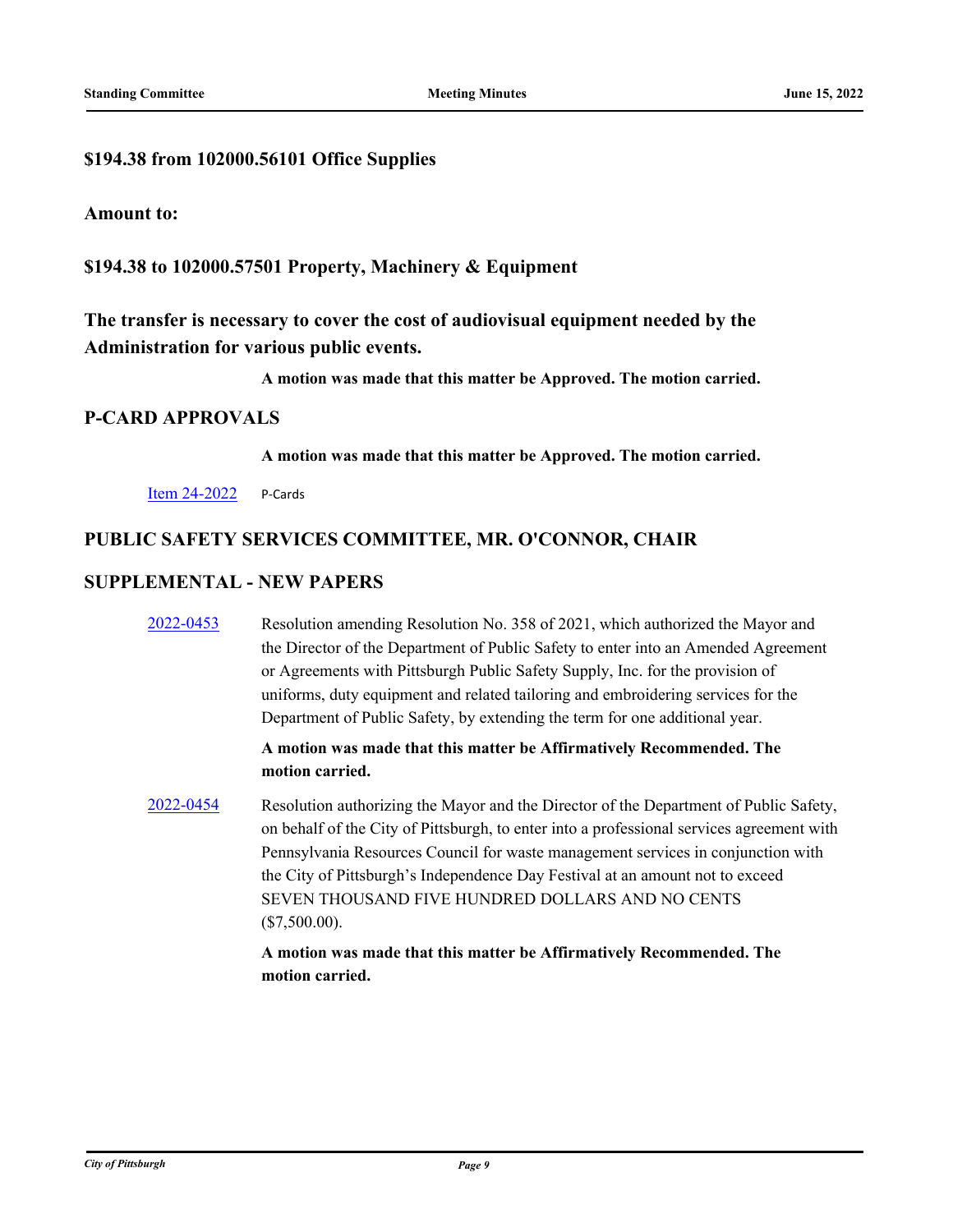| 2022-0455 | Resolution authorizing the Mayor and the Director of the Department of Public Safety,     |
|-----------|-------------------------------------------------------------------------------------------|
|           | on behalf of the City of Pittsburgh, to enter into a professional services agreement with |
|           | Zambelli Fireworks Manufacturing Co., for the display of a fireworks show in              |
|           | conjunction with the City of Pittsburgh's Independence Day Festival at an amount not      |
|           | to exceed SIXTY-SEVEN THOUSAND THREE HUNDRED SEVENTY-FIVE                                 |
|           | DOLLARS (\$67,375).                                                                       |
|           |                                                                                           |

**A motion was made that this matter be Affirmatively Recommended. The motion carried.**

#### **PUBLIC WORKS COMMITTEE, MR. COGHILL, CHAIR**

#### **NEW PAPERS**

[2022-0427](http://pittsburgh.legistar.com/gateway.aspx?m=l&id=/matter.aspx?key=27810) Resolution authorizing the Mayor and the Director of the Department of Public Works, to enter into an Agreement or Agreements, or the use of existing Agreements, between the City of Pittsburgh and 1) Juliandra Jones, 2) Najja Moon, 3) Camerin Nesbit, and 4) Mikael Owunna, for the creation and installation of public art at Homewood Park, at a total cost not to exceed One Hundred Twenty Thousand (\$120,000.00) Dollars.

> **A motion was made that this matter be Affirmatively Recommended. The motion carried.**

# **LAND USE AND ECONOMIC DEVELOPMENT COMMITTEE, MR. WILSON, CHAIR**

#### **DEFERRED PAPERS**

[2021-1906](http://pittsburgh.legistar.com/gateway.aspx?m=l&id=/matter.aspx?key=26777) Ordinance amending the Pittsburgh Code, Title Nine, Zoning Code, Article II, Base Zoning Districts; Article V, Use Regulations, Chapter 911, Primary Uses, Section 911.02, Use Table; and Section 911.04, Use Standards; Article VI Development Standards, Chapter 915, Chapter 915.04, Environmental Performance Standard, and Chapter 919, Signs; and Chapter 922 Development Review Procedures, 922.15, to create a new Urban Center Mixed Use Zoning Districts and related zoning regulations.

*(Report and Recommendation received 4/5/2022) (Public Hearing held 5/25/22)*

**A motion was made that this matter be AMENDED. The motion carried.**

**A motion was made that this matter be Held in Committee to the Committee on Land Use and Economic Development, due back by 6/22/2022. The motion carried.**